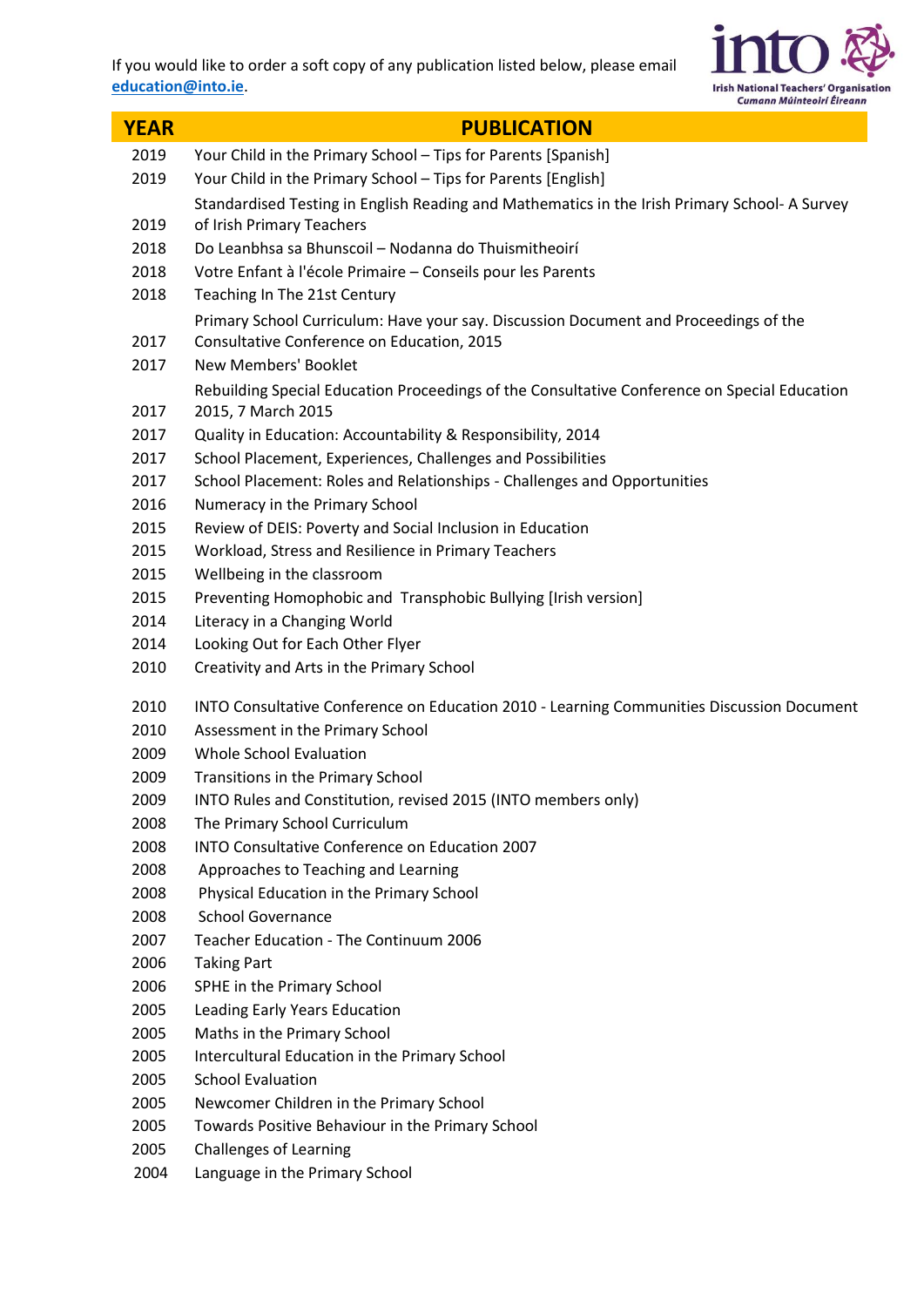

| <b>YEAR</b>  | <b>PUBLICATION</b>                                                     |
|--------------|------------------------------------------------------------------------|
| 2004         | Managing Challenging Behaviour                                         |
| 2004         | Tackle Disadvantage Now!                                               |
| 2004         | The Inclusive School                                                   |
| 2004         | Change in Primary Education, Challenges for Teachers                   |
| 2004         | The Teaching Council Act 2001 Q&A Guide                                |
| 2004         | Gender Imbalance in Primary Teaching                                   |
| 2004         | Teaching Religion in the Primary School                                |
| 2003         | Supporting Special Education in the Mainstream School                  |
| 2003         | <b>Teaching in Multi-Class</b>                                         |
| 2003         | Employment Equality Act 1998 / Equal Status Act 2000 Q&A Guide         |
| 2003         | New Challenges for Special Schools and Classes                         |
| 2002         | ASD - Educational Provision for Pupils with Autistic Spectrum Disorder |
| 2002         | Discipline in the Primary School                                       |
| 2001         | Literacy in the Primary School                                         |
| 2001         | Education Act 1998 / Education Welfare Act 2000 Q&A Guide              |
| 2001         | <b>INTO Intercultural Guidelines</b>                                   |
| 2001         | Let the Children Speak                                                 |
| 2000         | Staff Relations - Report on Adult Bullying in Schools                  |
| 2000         | <b>Early Years Learning</b>                                            |
| 2000         | <b>Education: Future Challenges</b>                                    |
| 2000         | Inclusion                                                              |
| 2000         | <b>When Tragedy Strikes</b>                                            |
| 2000         | <b>Working Together</b>                                                |
| YEAR         | PUBLICATION                                                            |
| 1999         | Special Education and Information Technology                           |
| 1999         | <b>Challenging Times</b>                                               |
| 1999         | An Approach to School Review (Hard Copy Only)                          |
| 1999         | Leadership Opportunities for Teachers                                  |
| 1998         | A Perspective on Early Childhood Education                             |
| 1998         | The Challenge of Diversity                                             |
| 1998         | Catherine Mahon - The First Woman INTO President                       |
| 1997         | Curriculum Change                                                      |
| 1997         | Parental Involvement - Possibilities for Partnership                   |
| 1997         | Teaching and Learning - Issues in Assessment                           |
| 1996         | <b>Effective School Organisation</b><br>Primary School Curriculum      |
| 1996<br>1996 | Providing Education for Pupils with Severe and Profound Handicap       |
| 1996         | The INTO and the 1946 Teachers' Strike                                 |
| 1996         | Guidance for Teachers - Professional Response to Changing Times        |
| 1996         | Proceedings of the National Principals' Forum 1996                     |
| 1996         | Information Technology in Irish Primary Education                      |
| 1995         | Early Childhood Education - Issues and Concerns                        |
| 1995         | Proceedings of the National Principals' Forum 1995                     |
| 1995         | Meeting the Needs of Children with Social and Emotional Problems       |
| 1995         | <b>Promoting School Attendance</b>                                     |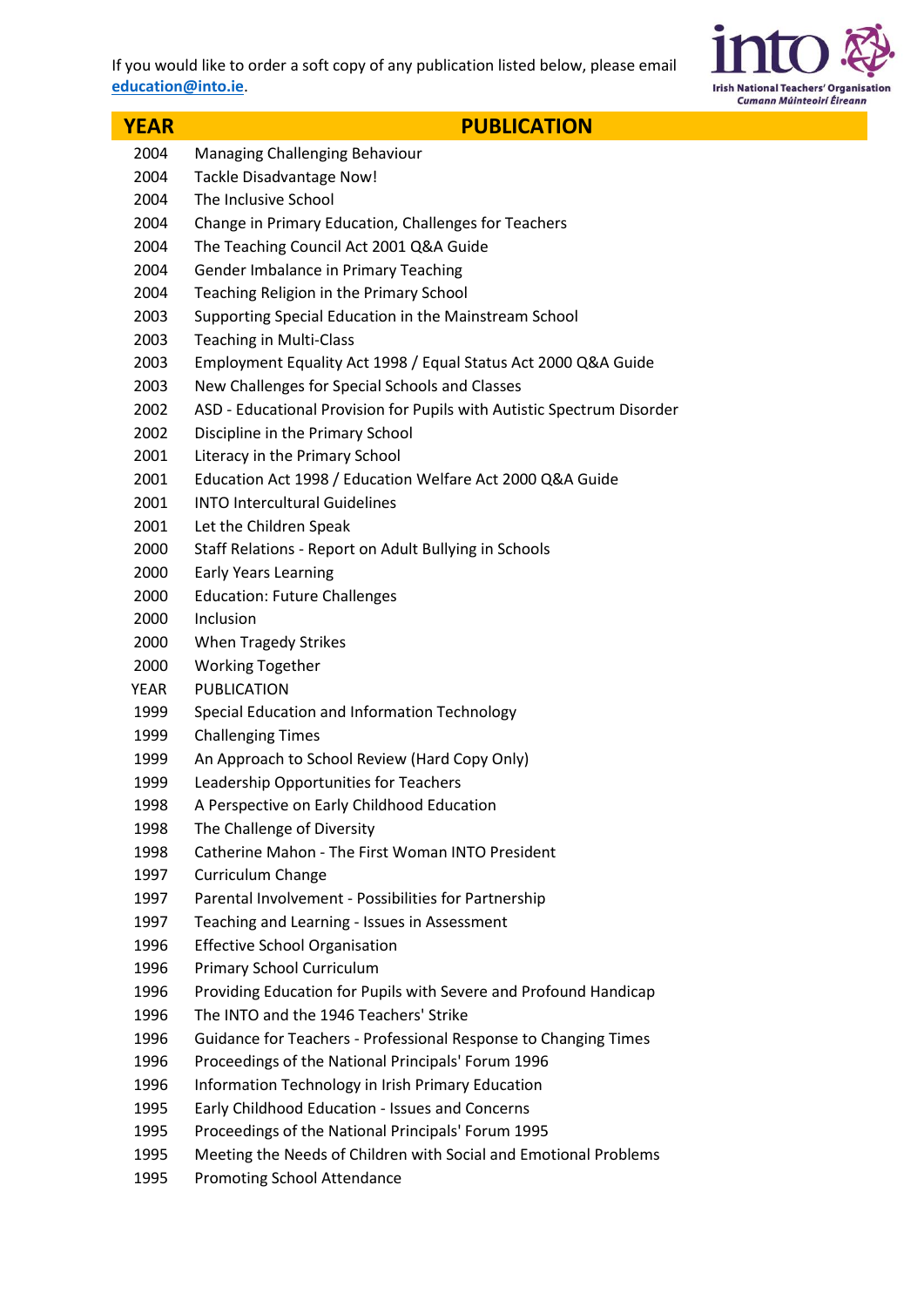

| <b>YEAR</b> | <b>PUBLICATION</b>                                                       |
|-------------|--------------------------------------------------------------------------|
| 1995        | <b>Educating Teachers - Reform &amp; Renewal</b>                         |
| 1995        | Youthful Offending                                                       |
| 1995        | <b>Enhancing Self Esteem</b>                                             |
| YEAR        | <b>PUBLICATION</b>                                                       |
| 1994        | Poverty and Educational Disadvantage - Breaking the Cycle                |
| 1994        | A Career in Teaching                                                     |
| 1994        | A Teaching Council                                                       |
| 1994        | <b>Remedial Education - A Review</b>                                     |
| 1993        | Accommodating Difference - The Integration of Children with Disabilities |
| 1993        | INTO Guidelines for Compiling a Safety Statement                         |
| 1993        | School Planning (reprinted 1997)                                         |
| 1993        | Among School Children                                                    |
| 1993        | The Professional Development of Teachers - Issues in Inservice Education |
| 1993        | Fair Play for Boys and Girls - Sport in National Schools                 |
| 1993        | Working Towards a Gender Balance in Textbooks                            |
| 1993        | Discipline in the Primary School                                         |
| 1992        | <b>Education for a Changing World</b>                                    |
| 1992        | <b>Travellers in Education</b>                                           |
| 1992        | Professionalism in the 1990s                                             |
| 1992        | Primary Science Education in Ireland                                     |
| 1992        | Social and Environmental Studies                                         |
| 1992        | Health Education in the Primary School                                   |
| 1991        | A Decade of Progress                                                     |
| 1991        | Role of the Principal Teacher                                            |
| 1991        | English in the Curriculum                                                |
| 1991        | Foreign Language Teaching in Primary Schools                             |
| 1991        | Into the Future - Participation and Change                               |
| 1991        | The Place of Religious Education in the National School System           |
| 1990        | <b>Preservice Education</b>                                              |
| 1990        | Mathematics in the Primary School                                        |
| <b>YEAR</b> | <b>PUBLICATION</b>                                                       |
| 1989        | Will You Apply for a Principalship?                                      |
| 1989        | Assessment                                                               |
| 1989        | The Arts in Education                                                    |
| 1989        | Fair Play for Girls & Boys in Primary Schools                            |
| 1989        | <b>School Texts</b>                                                      |
| 1988        | <b>Primary Curriculum &amp; Related Matters</b>                          |
| 1986        | <b>Computers in Primary Education</b>                                    |
| 1986        | Issues in Infant Education in Irish Primary Schools                      |
| 1986        | Assessment in the Primary School                                         |
| 1985        | The Position of Irish in the Colleges of Education                       |
| 1985        | The INTO and the Irish Language                                          |
| 1985        | Cumann Muinteoirí Eireann agus an Ghaeilge                               |
| 1984        | Age of Entry                                                             |
| 1984        | <b>Educational Disadvantage</b>                                          |